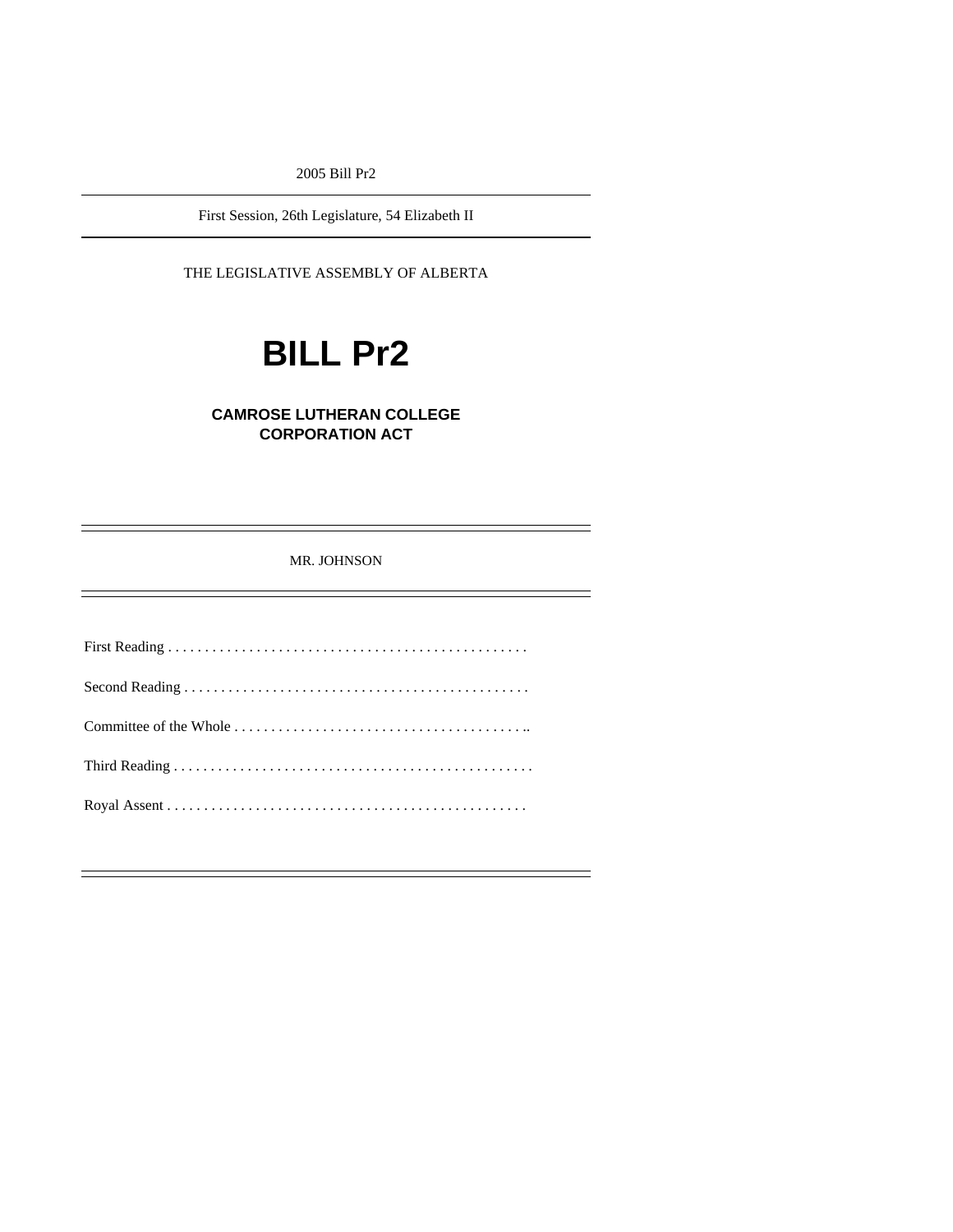*Bill Pr2 Mr. Johnson* 

# **BILL Pr2**

2005

# **CAMROSE LUTHERAN COLLEGE CORPORATION ACT**

*(Assented to , 2005)* 

WHEREAS Camrose Lutheran College Corporation was incorporated by chapter 77 of the Statutes of Alberta, 1913, which was amended by chapter 86 of the Statutes of Alberta, 1947, chapter 96 of the Statutes of Alberta, 1958 and continued by chapter 40 of the Statutes of Alberta, 1991; and

WHEREAS a petition has been presented praying for the repeal of chapter 40 of the Statutes of Alberta, 1991, the continuance and reconstitution of the Corporation created by the repealed Statute under the name "Camrose Lutheran College Corporation", and the enactment of provisions respecting the corporate status, property, rights and duties of the Camrose Lutheran College Corporation; and

WHEREAS it is expedient to grant the prayer of the petition;

THEREFORE HER MAJESTY, by and with the advice and consent of the Legislative Assembly of Alberta, enacts as follows:

#### **Definitions**

- **1** In this Act,
	- (a) "Augustana" means the university college owned and operated by the Corporation under chapter 40 of the Statutes of Alberta, 1991;
	- (b) "Board" means the Board of Directors of the Corporation;
	- (c) "Church" means the Evangelical Lutheran Church in Canada or its successors;

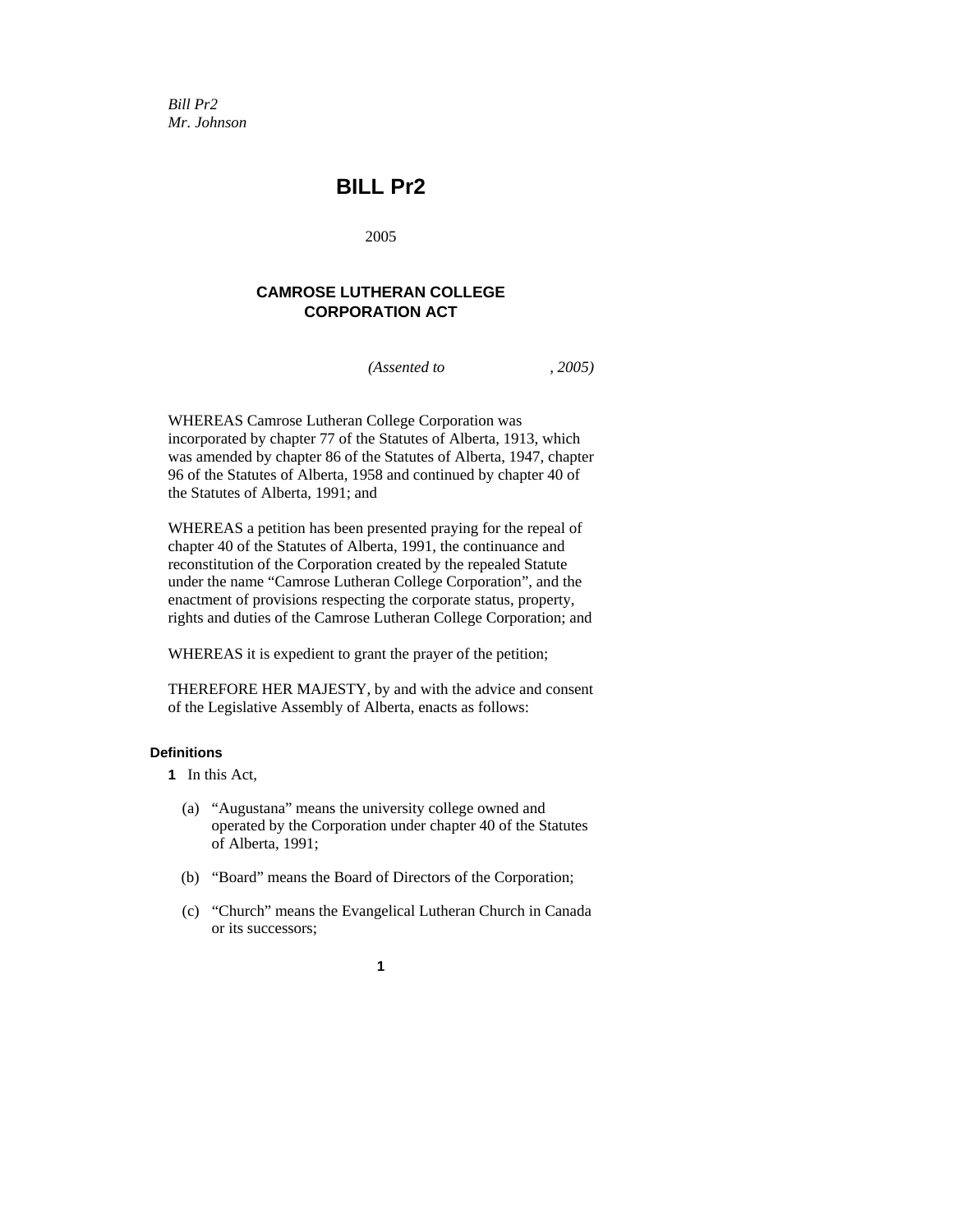- (d) "Corporation" means the Camrose Lutheran College Corporation incorporated by chapter 77 of the Statutes of Alberta, 1913, amended by chapter 86 of the Statutes of Alberta, 1947, chapter 96 of the Statutes of Alberta, 1958, continued under chapter 40 of the Statutes of Alberta, 1991, and further continued by this Act;
- (e) "Faculty" means the Augustana Faculty of the University of Alberta created by the Master Agreement;
- (f) "Master Agreement" means the Agreement in writing dated the 29<sup>th</sup> day of June, 2004, between the University of Alberta, the Camrose Lutheran College Corporation and Her Majesty the Queen in Right of Alberta, represented by the Minister of Learning, which Master Agreement created the Faculty and provided for the transfer of Augustana to the University of Alberta;
- (g) "Synod" means the Alberta Synod of the Evangelical Lutheran Church in Canada.

#### **Names and place of business**

**2(1)** The Corporation is continued under this Act.

**(2)** The name of the Corporation shall be "Camrose Lutheran College Corporation".

**(3)** The principal place of business of the Corporation shall be the City of Camrose, in the Province of Alberta.

#### **Purposes**

**3** The purposes of the Corporation shall be to

- (a) encourage and support the preservation of Lutheran and Scandinavian history and traditions of Augustana within the Faculty;
- (b) support the activities of the Centre for the Study of Religion and Public Life as described in the Master Agreement;
- (c) co-operate with the Church, the Synod and the University of Alberta in the provision of chaplaincy for the Faculty, as described in the Master Agreement;
- (d) monitor and ensure the implementation of the Master Agreement;

#### **2**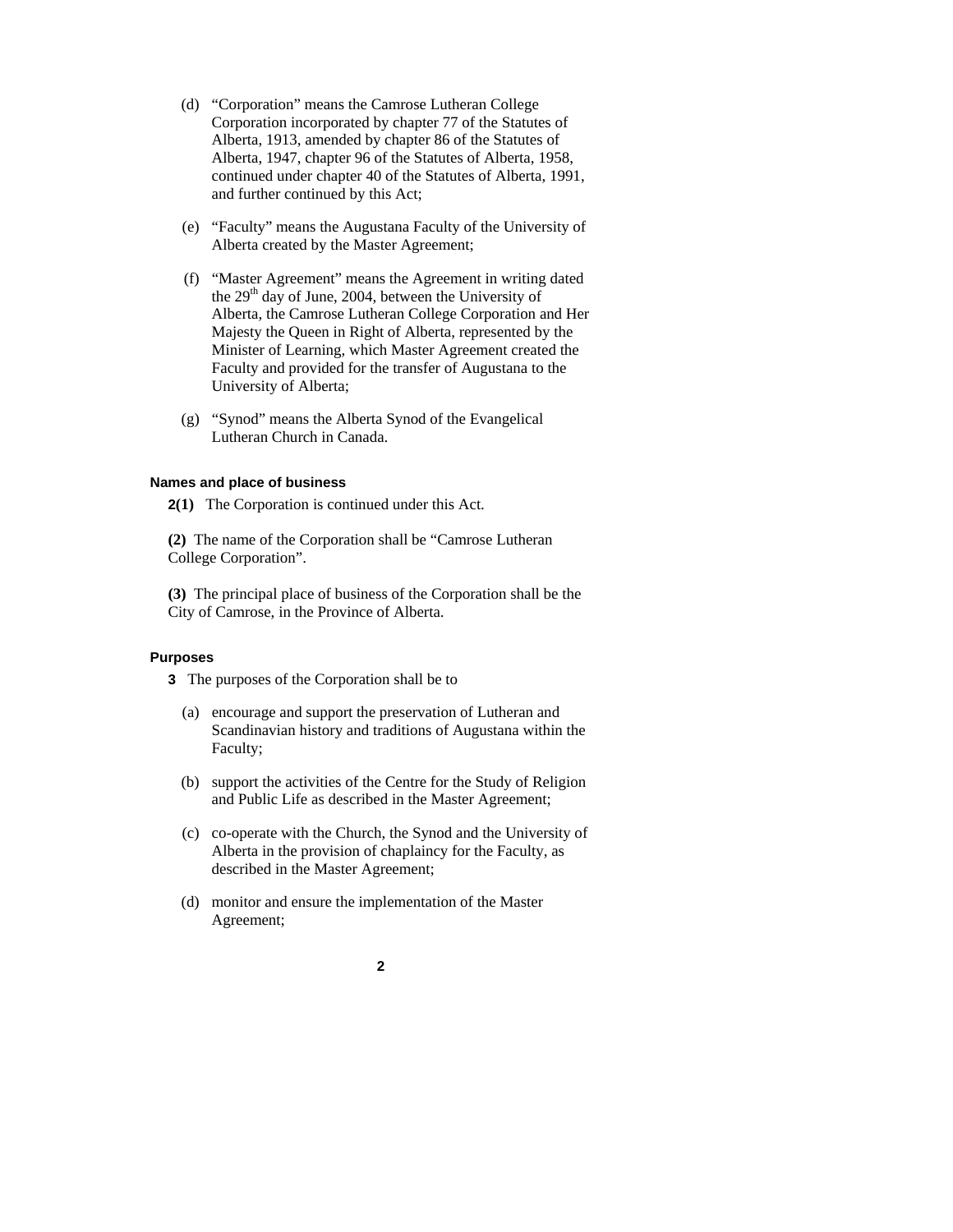(e) generally support the Faculty.

#### **Powers of the Corporation**

**4** The Corporation shall have all the powers, rights and privileges conferred upon or vested in a corporation by the laws of the Province and more particularly, but without limiting the generality of the foregoing, shall have the power to

- (a) employ any persons it considers necessary to serve the Corporation;
- (b) borrow money and give security for it;
- (c) own assets, including real property;
- (d) invest any money and any property or security belonging to the Corporation;
- (e) raise funds, establish and administer endowments, and pay funds to or for the Faculty, its students and employees, or for their benefit, pursuant to the purposes for which the Corporation exists;
- (f) draw, accept, make, endorse or negotiate any other negotiable security;
- (g) do any and all other things that are incidental or conducive to the attainment of the purposes of the Corporation.

#### **Member**

**5** The sole member and owner of the Corporation shall be the Church, as represented by the Bishop of the Church.

#### **Board**

**6(1)** The Corporation shall be administered by the Board.

**(2)** The Board shall consist of 5 members who shall be appointed by the Bishop of the Church.

**(3)** The term of a member of the Board shall be 4 years, and no Board member shall serve more than 2 consecutive terms, which shall not include partial terms served.

**(4)** The Board holding office immediately prior to the coming into force of this Act shall serve as the nominating committee for the

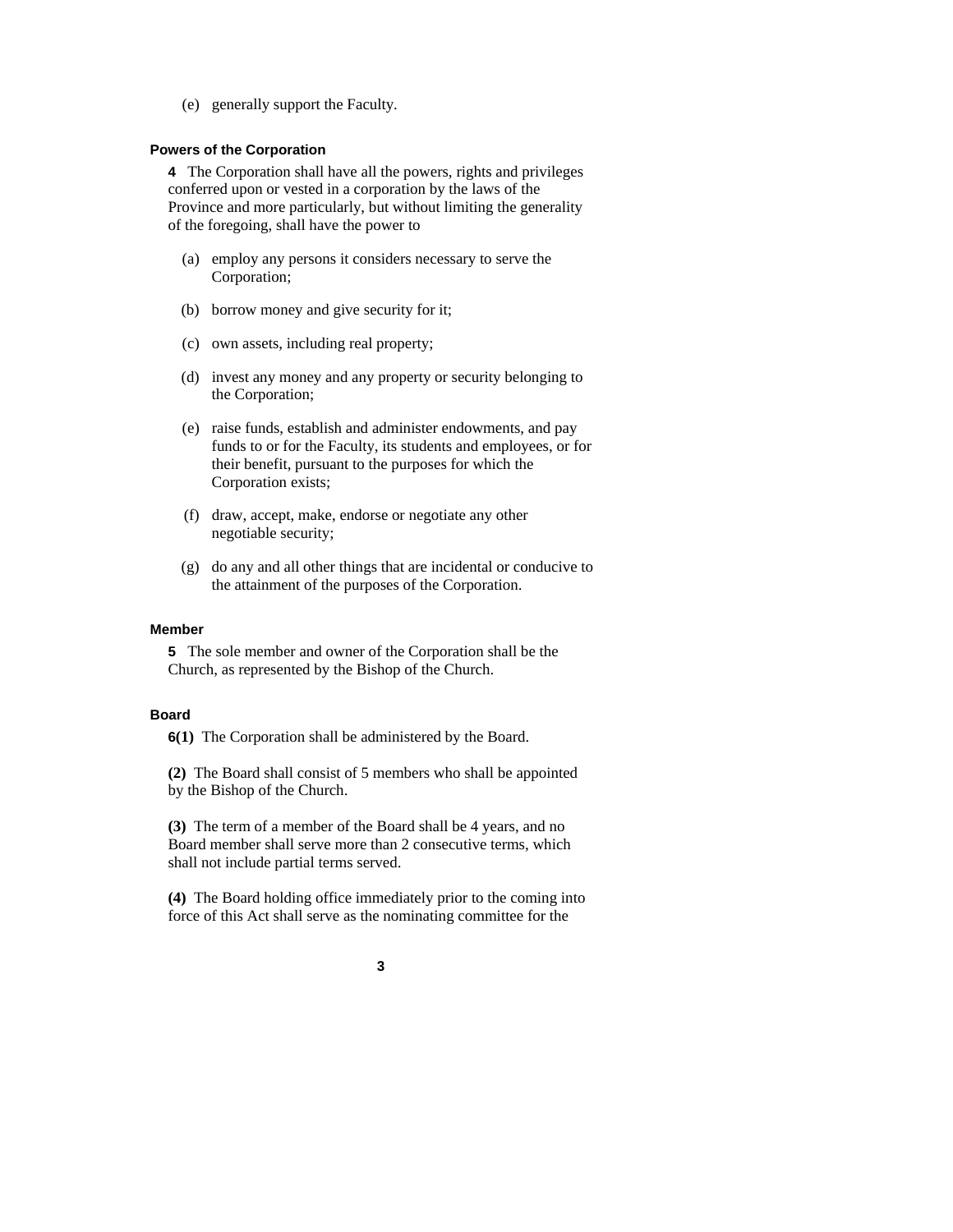appointment of new Board members who shall take office upon the coming into force of this Act.

**(5)** For Board appointments subsequent to those provided for in subsection (4), the nominating committee shall be comprised of

- (a) the Bishop of the Synod or designate;
- (b) the Chair of the Board or designate;
- (c) the Mayor of the City of Camrose or designate;
- (d) the Member of the Legislative Assembly of Alberta for the constituency in which the City of Camrose is then located, or designate;
- (e) the Dean of the East Central Alberta Conference of the Synod (or its successor), or designate.

**(6)** No fewer than 3 Board members shall be members of congregations of the Church.

**(7)** All business and affairs of the Corporation shall be conducted in accordance with the by-laws and resolutions adopted by the Board.

#### **Officers of the Board**

**7(1)** The chair of the Board shall be a member of the Board who is so designated by the Bishop of the Church.

**(2)** The vice-chair, secretary and treasurer of the Board shall each be a member of the Board elected by the Board.

### **Powers of the Board**

**8** The powers conferred upon the Corporation in this Act are vested in the Board and, without limiting the generality of the foregoing, the Board shall have the power to

- (a) make by-laws and regulations for the orderly functioning of the Corporation;
- (b) appoint advisory committees to assist the Board in carrying out its purposes.
	- **4**